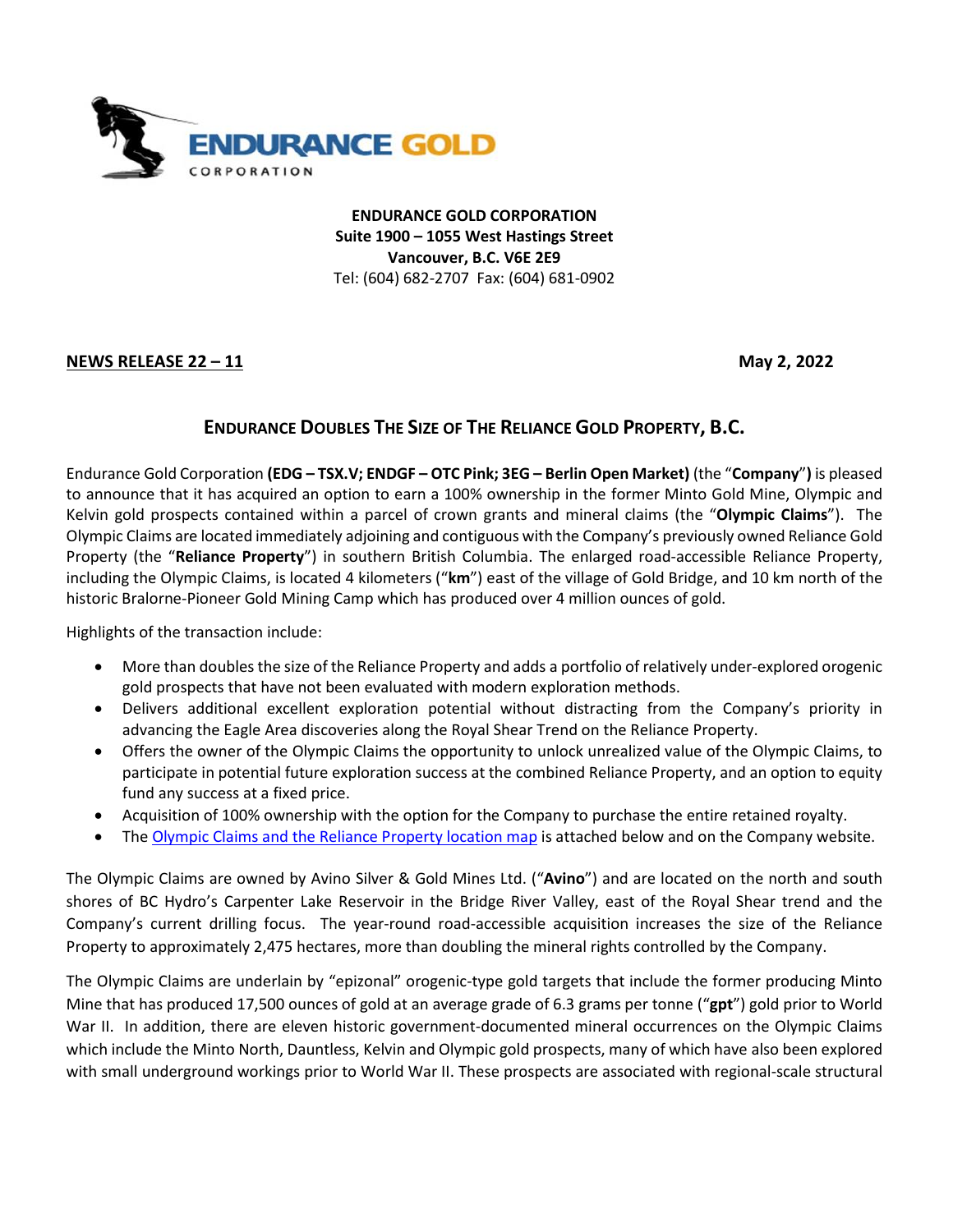deformation and/or iron carbonate alteration with analogies to the recent discoveries by the Company at the Eagle and Imperial zones, but on sub-parallel regional structures.

As examples of the gold potential of the Olympic Claims, in 2005 Avino reported 14.76 gpt gold over 9.0 metres ("**m**") (estimated true width of 4.5 m) from chip samples in trenching on the Minto North target. At the Olympic Target, 1988 drilling reportedly intersected 8.2 gpt gold over 3.48 m. As part of the Option, the Company intends to initiate an earlystage 2022 exploration program of systematic biogeochemical and soil sampling to help prioritize targets for future work.

Under the terms of the letter agreement with Avino, the Company can earn a 100% interest in the Olympic Claims for:

- A total cash consideration in the aggregate amount of \$100,000;
- the allotment and issuance of up to a total of 1,500,000 common shares ('**Shares**') of the Company; and
- exploration expenditures in the aggregate amount of \$300,000.
- all to be incurred by December 31, 2024.

On vesting its ownership interest, the Olympic Claims will be subject to a 2% net smelter return royalty ("**NSR**"), of which 1% NSR can be purchased by the Company for \$750,000 and the remaining balance of the NSR can be purchased for \$1,000,000.

As part of the final requirement to earn its interest, the Company agreed to grant to Avino 750,000 share purchase warrants("**Warrants**") by December 31, 2024 that offer Avino the option to purchase additional shares in the Company for a period of three years from the date of issuance. The exercise price of the Warrants will be set at a 25% premium to the 20-day VWAP share price at the issuance date. During the Option, if the Company is successful in defining a compliant mineral resource of at least 500,000 gold-equivalent ounces on the Olympic Claims then the Company will be obliged to pay Avino a \$1,000,000 discovery bonus.

The Option agreement is subject to the TSX Venture Exchange acceptance, and any Shares or Warrants to be issued will be subject to a four-month hold period on issuance as per the policies of the TSX Venture Exchange.

Endurance Gold Corporation is a company focused on the acquisition, exploration and development of highly prospective North American mineral properties with the potential to develop world-class deposits.

## **ENDURANCE GOLD CORPORATION**

Robert T. Boyd, President & CEO

*FOR FURTHER INFORMATION, PLEASE CONTACT* **Endurance Gold Corporation** [www.endurancegold.com](http://www.endurancegold.com/) Toll Free: **(877) 624 2237**, [info@endurancegold.com](mailto:info@endurancegold.com)

*Neither the TSX Venture Exchange nor its Regulation Services Provider (as that term is defined in the policies of the TSX Venture Exchange) accepts responsibility for the adequacy or accuracy of this news release. This news release may contain forward looking statements based on assumptions and judgments of management regarding future events or results that may prove to be inaccurate as a result of factors beyond its control, and actual results may differ materially from the expected results.*